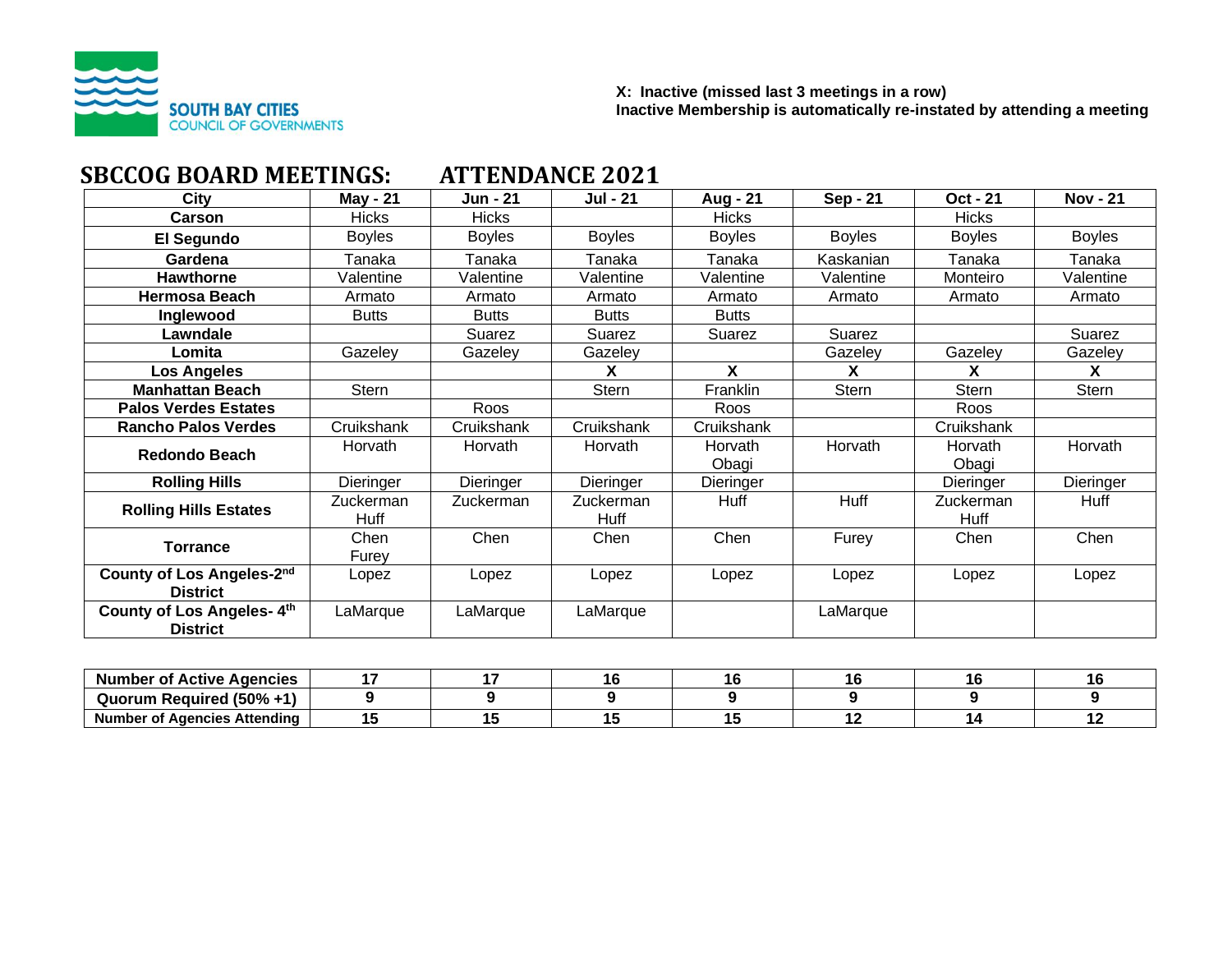## ITEM VI.A

#### **SOUTH BAY CITIES COUNCIL OF GOVERNMENTS THURSDAY, NOVEMBER 18, 2021 HELD VIRTUALLY VIA ZOOM (RECORDING AVAILABLE ONLINE: [HTTPS://YOUTU.BE/LHVPNILLXNI\)](https://youtu.be/LHvpNiLLXnI)**

#### **I. CALL TO ORDER**

Chair Boyles called the SBCCOG Board of Directors meeting to order at 6:00 pm.

#### **II. VERIFY QUORUM**

## **In attendance were the following voting elected officials:**

Drew Boyles, El Segundo Rodney Tanaka, Gardena Olivia Valentine, Hawthorne Stacey Armato, Hermosa Beach Bernadette Suarez, Lawndale Jim Gazeley, Lomita

Hildy Stern, Manhattan Beach Christian Horvath, Redondo Beach Bea Dieringer, Rolling Hills Britt Huff, Rolling Hills Estates George Chen, Torrance Sonia Lopez, LA County D-2

#### **Other Elected Officials in attendance:**

Harold Williams, West Basin Municipal Water District

#### **Also, in attendance were the following persons:**

E.J. Caldwell, West Basin Municipal Water District Jeff Kiernan, League of California Cities Portland Bates, City of El Segundo Charles Gale, Metropolitan Water District of Southern California Ara An, Los Angeles County Alfonso Ruiz, Los Angeles County Lindsey Lastra, Los Angeles County Department of Public Health Nancy Rodriguez, Los Angeles County Department of Public Health Raffi Hamparian, LA Metro Jacki Bacharach, SBCCOG Kim Fuentes, SBCCOG Steve Lantz, SBCCOG David Leger, SBCCOG Natalie Champion, SBCCOG Colleen Farrell, SBCCOG Chandler Sheilds, SBCCOG Ronson Chu, SBCCOG

## **III. CONFIRM POSTING OF THE AGENDA BY THE CITY OF TORRANCE**

Jacki Bacharach confirmed that the agenda was properly posted in the City of Torrance.

#### **IV. BROWN ACT DECLARATION**

Pursuant to AB 361, the Board of Directors finds that a statewide state of emergency remains in force and State and local officials continue to recommend measures to promote social distancing. Therefore, this meeting is being held virtually as meeting in person would present imminent risks to the health or safety of attendees. *(attachment)*

**MOTION** by Board Member by Board Member Olivia Valentine, seconded by Board Member Rodney Tanaka, to **APPROVE** the Brown Act Declaration. No objection. So ordered.

## **V. ANNOUNCEMENTS OF ANY CHANGES TO THE AGENDA**

Ms. Bacharach announced the addition of 2 items: Legislative Committee item (X-A) exploring a regional housing trust fund and Metro Report item (IX-A) addressing Metro staff's recommendation for \$75.2 million for law enforcement services.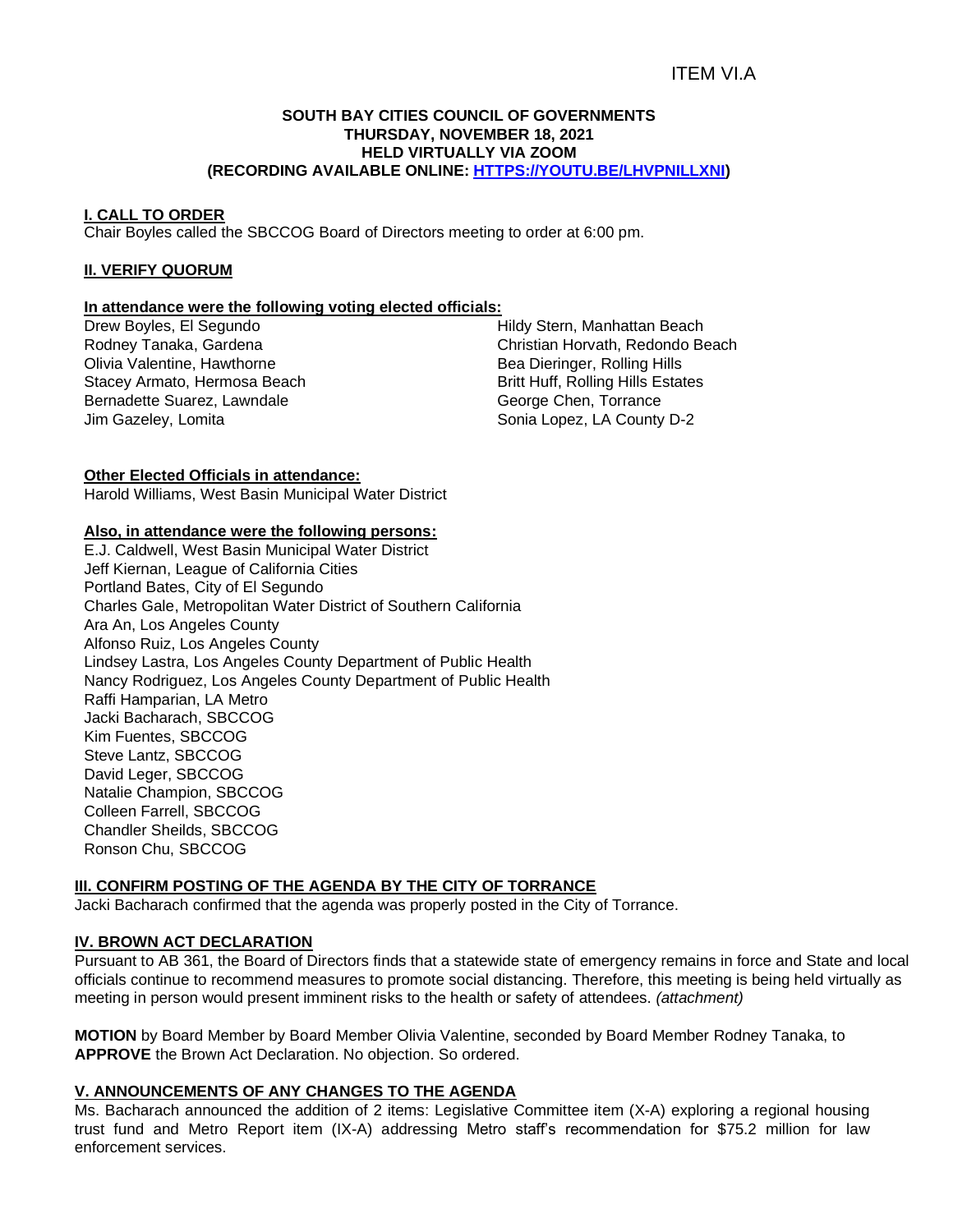## **VI. PUBLIC COMMENT**

None.

## **VII. CONSENT CALENDAR**

- **A. October Board Meeting Minutes** *(attachments) –* **Approved**
- **B. Neighborhoods Initiative resolution** *(attachment)* **Approved**
- **C. Letter to LA County Redistricting Commission** *(attachment)* **– Approved**
- **D. Metro - Letter of Support for Zero Emission Silver Line - Harbor Transit Way** *(attachment)* **– Approved**
- **E. Budget Modification from First Innovation Fund for Torrance Shelter Project** *(attachment)* **– Approved**
- **F. Website maintenance** *(attachment)* **– Approved**
- **G. 2022 Policy Platform** *(attachment)* **– Approved**
- **H. Bylaws Revisions** *(attachment)* **– Received and filed**

## **I. Monthly Reports – Received and filed**

- 1. South Bay Environmental Services Center Report *(attachment)*
- 2. Transportation Report *(attachment)*
- 3. City Attendance at SBCCOG meetings *(attachment)*
- 4. Media Report *(attachment)*
- 5. Reports from Outside Agencies *(attachments for each at end of the agenda)*
	- a. League of California Cities & LA Division Legislative Committee (Bea Dieringer & Jeff Kiernan)
	- b. SCAG Regional Council (Drew Boyles, Mark Henderson, James Gazeley)
	- c. South Bay Workforce Investment Board (Chris Cagle)
	- d. KHHR (Hawthorne Airport) Communities Network Committee (Olivia Valentine)

## Question

Board Member Bea Dieringer: Are the recently added agenda items going to be on Consent Calendar? Answer: No.

**MOTION** by Board Member Jim Gazeley, seconded by Board Member Rodney Tanaka, to **APPROVE** the Consent Calendar. No objection. So ordered.

## **VIII. PRESENTATIONS**

## **A. Service Planning Area 8 Update**

Ms. Lastra shared that the COVID-19 vaccine for children is being rolled out. Booster shots and masks are still recommended while the County also recommends that holiday gatherings be hosted outdoors. The County has hired additional community health workers to conduct outreach regarding vaccines in areas identified where there are low COVID-19 vaccination rates. Outreach was recently performed in Lawndale and Gardena.

Ms. Lastra also shared information about the County's "Winter Parks After Dark" event on December 11, 2021 and the Red Cross Blood Drive on December 23, 2021.

## Questions

Board Member Olivia Valentine: What is the latest COVID-19 data for SPA 8? Answer: The County is not seeing the same surge in cases/deaths compared to the same period last year. Ms. Lastra will provide more information to Ms. Bacharach to share with the Board.

Board Member Bernadette Suarez: Can the County share more information about outreach being performed in Lawndale? Answer: Yes.

Presentation is linked here: [https://southbaycities.org/wp](https://southbaycities.org/wp-content/uploads/2021/09/PRESENTATION_SBCCOG-Board-of-Directors-Meeting-11.18.21.pdf)[content/uploads/2021/09/PRESENTATION\\_SBCCOG-Board-of-Directors-Meeting-11.18.21.pdf.](https://southbaycities.org/wp-content/uploads/2021/09/PRESENTATION_SBCCOG-Board-of-Directors-Meeting-11.18.21.pdf)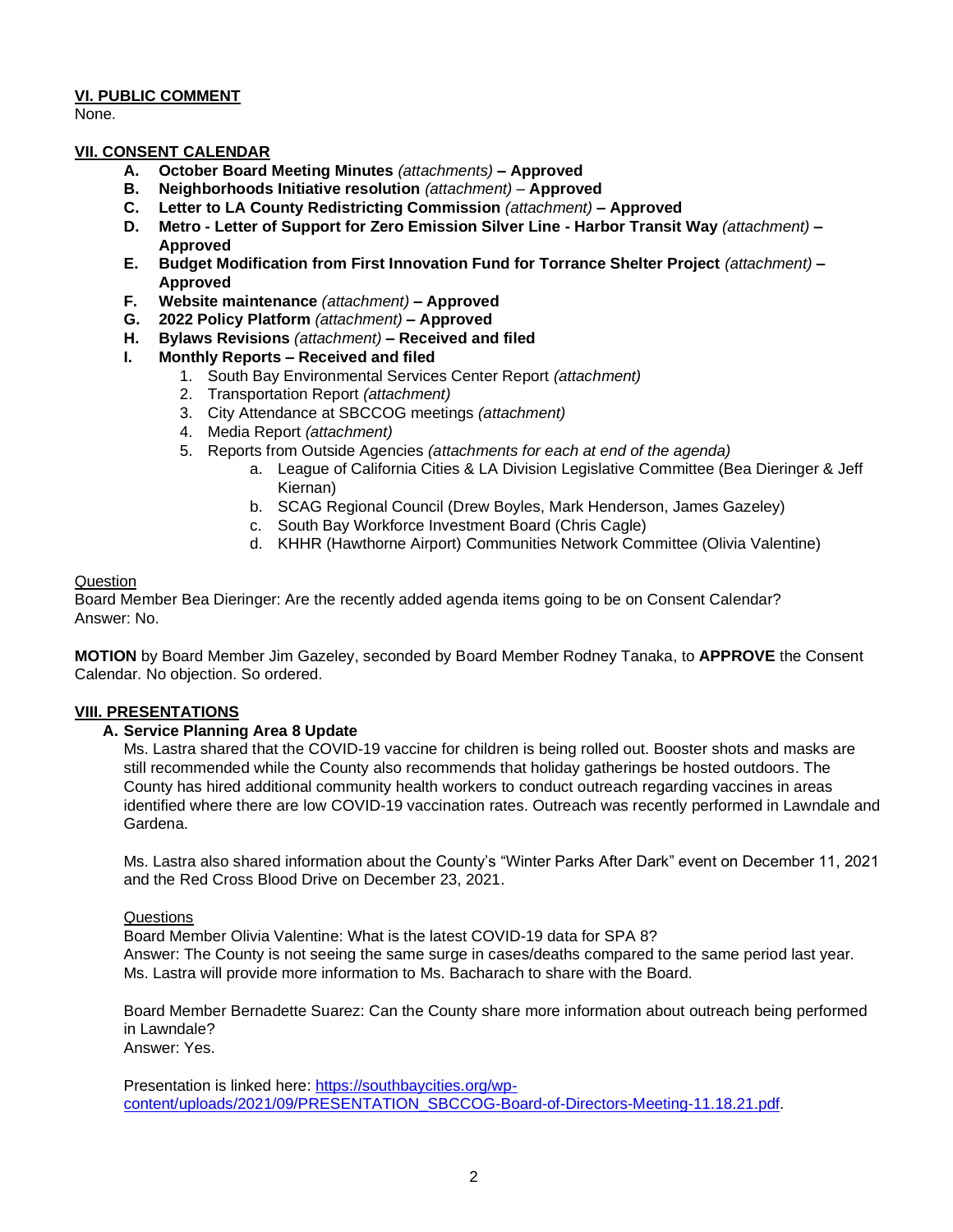## **B. Drought 2021**

Director and President of the Board Harold Williams shared information on behalf of West Basin Municipal Water District (West Basin) about the State of California's drought emergency declaration and its impact on local water supply. West Basin Directors are willing to present to cities about West Basin's programs and drought information.

Mr. Caldwell shared that baseline data for urban water management plan is from 2020. West Basin is saving water during the drought through recycled water and water conservation efforts. The South Bay is currently experiencing an "extreme drought". Imported water is supplied to Southern California via the California Aqueduct and the Colorado River Aqueduct. West Basin customers are currently receiving Colorado River Aqueduct water supply exclusively (not from the California Aqueduct). Water reserves in Northern California are experiencing extreme shortages, which impacts water imported to Southern California. Drought declarations have been released statewide and locally (as recently as this month).

Mr. Caldwell also shared that Metropolitan Water District has asked West Basin to make water supply adjustments, including water conservation and water use efficiency measures. West Basin has positioned itself to meet these demands and ensure reliability of water supply to customers via water recycling efforts with:SoFi Stadium in Inglewood which is one the newest West Basin customers and water conservation outreach (programs available include grass replacement rebates that will increase to \$4 - \$6 per square foot). West Basin's Change and Save program is currently offering the highest rebate in the country (\$500) for highefficiency clothes washers. It targets disadvantaged communities (DACs).

## Questions

Board Member George Chen: Is West Basin considering ocean desalination?

Answer: West Basin has been pursuing ocean desalination as a solution but has not received a lot of support from its beach city customers. West Basin is continuing to seek more support and considering the option for its future water portfolio.

Board Member Christian Horvath: Are materials available to promote water conservation programs for cities to share?

Answer: Yes, Mr. Caldwell will provide grass replacement rebate information and other water conservation materials with Ms. Bacharach to share with the Board.

Board Member Hildy Stern: Do you anticipate future restrictions/recommendation regarding water use for landscaping?

Answer: Yes, other areas in West Basin's service area have restrictions in place that limit outdoor water use.

Board Member Bea Dieringer: Is the grass replacement program retroactive? Answer: Past participants received \$2 to \$3 per square foot while increased rebates are only available to future participants.

Board Member Olivia Valentine: Will water project inspection trips resume in the future? Answer: West Basin is expecting the trips to resume in the future (possibly in 2022). Interested parties can contact West Basin for more information.

Board Member Britt Huff: Has groundwater percentage of local water supply diminished in recent years? Answer: Groundwater supply has decreased since 2000 but has otherwise remained stable (historically). Oil extraction has not had impact on groundwater usage.

Presentation is linked here: [https://southbaycities.org/wp-content/uploads/2021/09/PRESENTATION\\_11-18-](https://southbaycities.org/wp-content/uploads/2021/09/PRESENTATION_11-18-21-South-Bay-COG-Board-Meeting-Drought-PPT-V2.pdf) [21-South-Bay-COG-Board-Meeting-Drought-PPT-V2.pdf.](https://southbaycities.org/wp-content/uploads/2021/09/PRESENTATION_11-18-21-South-Bay-COG-Board-Meeting-Drought-PPT-V2.pdf)

**C. SuperBowl preparations and what South Bay Cities Need to Know** This presentation was cancelled due to Mayor Butts having problems joining the meeting

## **D. Update on Federal Infrastructure Bill and What It Means for Los Angeles**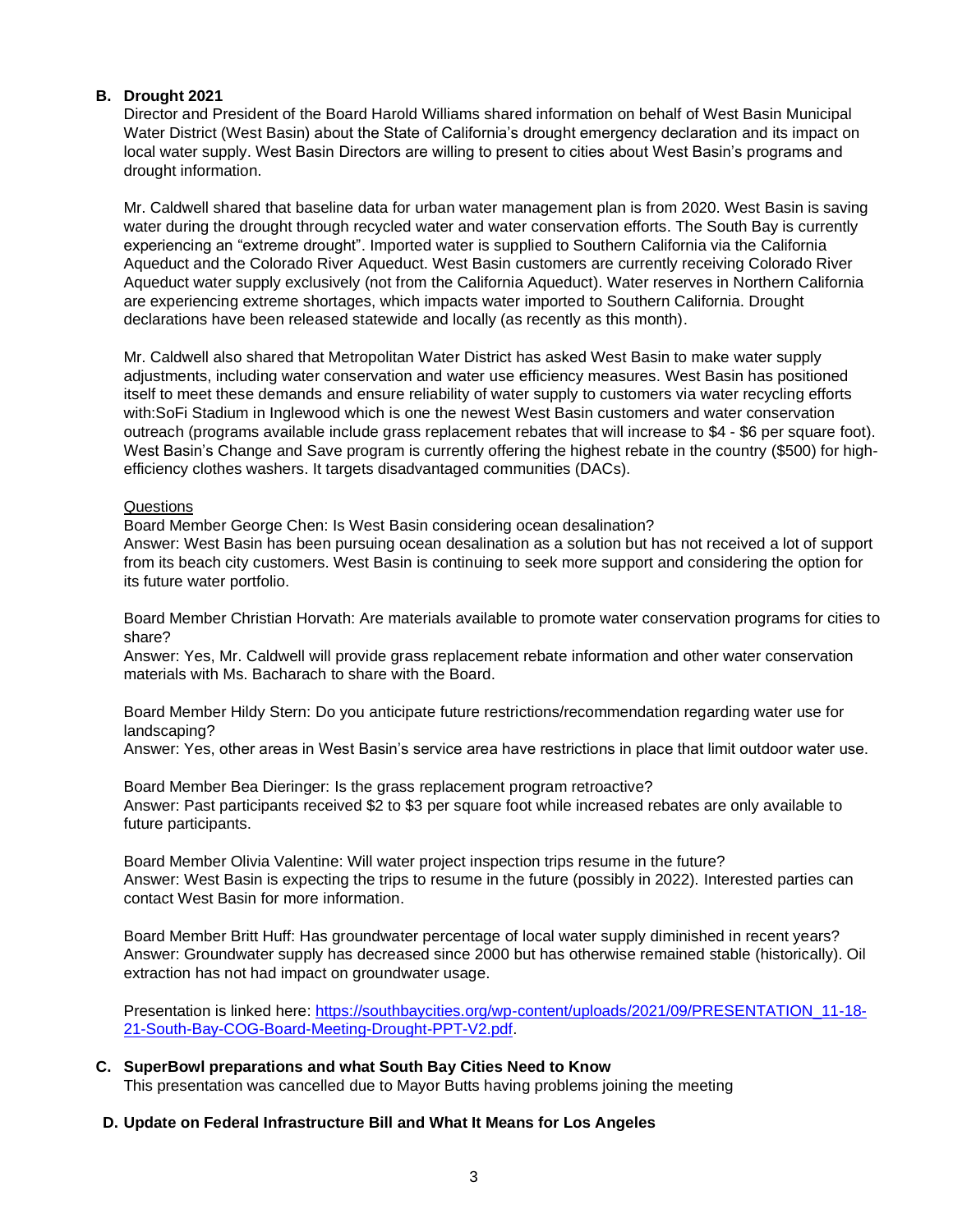Mr. Hamparian reported that the legislation has 35 – 37% appreciation in federal transportation funding including \$72 billion for Surface Transportation Block Grant program, additional funding for the Congestion Mitigation Air Quality program, and doubling the funding (\$4.6 billion) for the Capital Investment Grant program. \$23 billion is available for "state of good repair" projects for public transit vehicles. Grade separation funding is included in the legislation.

Mr. Hamparian also shared that this money will be available soon and that this legislation is comprised of 2 parts: \$650 billion authorization bill and Build Back Better Plan (social spending and transportation provisions). Provisions worth noting include funding (\$9 billion - \$10 billion) for the Affordable Housing Access program and \$10 billion in a reconciliation measure for high-speed rail.

## **IX. TRANSPORTATION REPORTS**

## **A. Metro Report**

Mr. Lantz reported that the Green Line neighborhood virtual tour has been accessed by 1,500 people and that Metro is actively meeting with Lawndale and Redondo Beach regarding Green Line development prospects. SBCCOG recently sent a letter requesting an appeal process for the Highway Modernization program, which Metro accepted. Metro's Public Safety Advisory Committee advised that police funding for the Sheriff's Department not be extended after December 2021 while Metro's Board is currently exploring the option for contract termination based on non-performance. Board Member Janice Hahn proposed that agencies operating Metro transit mandate COVID-19 vaccinations for employees and contracted personnel.

Ms. Bacharach shared SBCCOG's letter of support for Metro's staff recommendation to continue Metro's policing services.

**MOTION** by Board Member Bea Dieringer, seconded by Board Member Olivia Valentine, to **APPROVE** letter. No objection. So ordered.

## **B. Transportation Committee Report**

Board Member Christian Horvath shared that SBCCOG and Gateway COG want to draft a letter to Metro addressing the 30-year maintenance schedule and budget (to be addressed at the next meeting). The new committee Chair is El Segundo Councilmember Chris Pimentel.

Mr. Lantz also shared that new project proposals (or projects that need additional funding) need to be sent to SBCCOG staff by December 1, 2021.

## **X. SBCCOG PROGRAM ACTION ITEMS, REPORTS AND UPDATES**

## **A. Legislative Committee**

Board Member Stacey Armato shared that the committee recommended approval for the 2022 policy platform, adding support for legislation that enhanced public safety in South Bay communities. Additional discussion topics worth noting included legislation supporting Local Travel Network, obtaining feedback on local housing voucher program, and supporting land use/zoning as a matter of community affair (not state interest).

Ms. Bacharach shared that SBCCOG is asking for approval of 2 legislative pieces that address neighborhood electric vehicles designation in the State of California and rebates for slow-speed vehicles.

**MOTION** by Board Member Stacey Armato, seconded by Board Member Christian Horvath, to **APPROVE** neighborhood electric vehicle and slow-speed vehicle legislation that SBCCOG is proposing. No objection. So ordered.

Ms. Bacharach shared that regional housing trust fund has been brought to SBCCOG's attention to address housing issues. Ms. Bacharach and Board Member Stacey Armato spoke with SGVCOG to discuss its regional housing trust fund and reached out to SBCCOG legal counsel (Mike Jenkins) about preparing legal documents (at a cost) in support of this initiative. Board Member Stacey Armato also shared that supporting this idea would insulate member cities from strike force scrutiny and make money accessible from the State of California (that member cities are currently not receiving). Feedback from SGVCOG was positive regarding its own regional housing trust fund.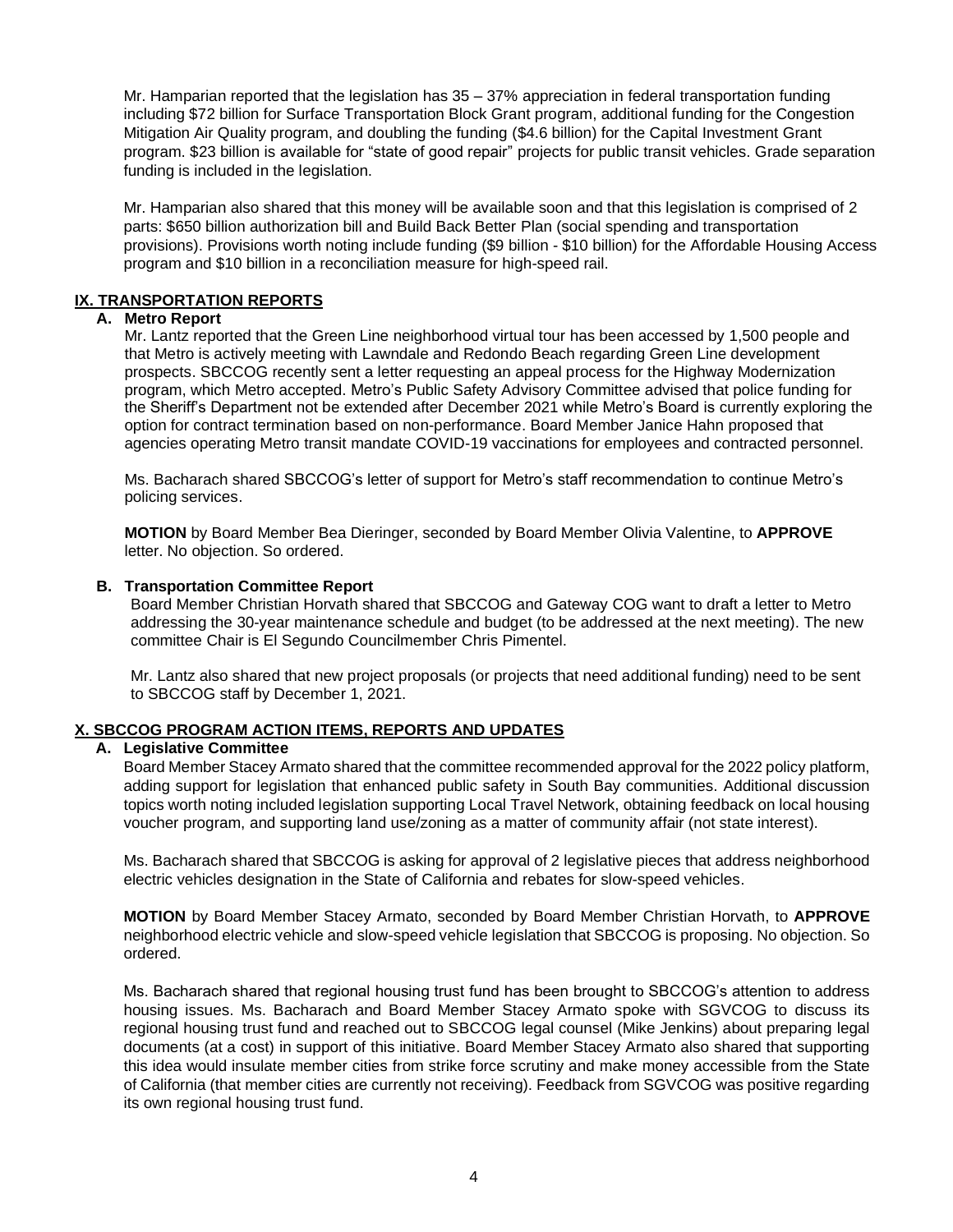Board Member Bea Deringer shared feedback on Mike Jenkins' draft documentation. Board Member Stacey Armato recommended that SBCCOG Board provide feedback to its Legislative Committee. SBCCOG Board would then offer consolidated feedback from the committee to Mike Jenkins to draft JPA documentation for SBCCOG's regional housing trust fund.

**MOTION** by Board Member Olivia Valentine, seconded by Board Member Stacey Armato, to **APPROVE** funds not to exceed \$5,000 for Mike Jenkins to draft JPA documentation for SBCCOG's regional housing trust fund. Objection by Board Member George Chen. Motion passes. So ordered.

## **B. Homeless Services**

Mr. Chu shared that SBCCOG is ready to move forward with MOUs with the cities for innovation funds project spending. SBCCOG staff wants to execute MOU before 2022 and so it will be agendized on member city council agendas. The Homeless Count is taking place on January 26, 2022. SBCCOG is looking for winter shelter cities in the South Bay. Rent relief is still available via the State of California.

Ms. Bacharach shared that a letter will be sent to the County on December 1, 2021, regarding lack of flexibility in LAHSA system. Rodney Tanaka will be new chair of the Homeless Services Task Force. Mr. Chu added that the letter advocates for more local and regional representation as well as access to more robust data reporting from the County.

Mr. Chu shared the PSA video for Home Share South Bay (available here: [https://www.youtube.com/watch?v=ovhtpalkzYcv\)](https://www.youtube.com/watch?v=ovhtpalkzYcv).

#### Questions

Board Member Olivia Valentine: When will video be available to share? Answer: Soon and staff will share with SBCCOG Board.

Board Member Christian Horvath shared that the County Blue Ribbon Commission has continued to meet every other week. Frustrations were expressed regarding information shared via LAHSA about Measure H. The commission is exploring ways to address governance and spending.

## **C. South Bay Fiber Network**

Ms. Bacharach shared that SBCCOG and ADF continue to explore opportunities to expand fiber connectivity into member cities' business and residential communities.

## **D. Local Travel Network**

SBCCOG staff is meeting with city staff and are hoping to obtain legislation sponsorship. An RFP for Local Travel Network signage is in development.

## **E. SBESC Update**

Ms. Fuentes shared that SBCCOG is updating SBCCOG website with water conservation materials via West Basin. Several energy efficiency audits are taking place at municipal facilities in Gardena. A gas savings facility project in Carson recently concluded, saving 2,059 therms.

## **F. Senior Services**

Board Member Britt Huff and Mr. Chu shared that the next Senior Services Working Group meeting is taking place on December 7, 2021 with a presentation about Harbor Interfaith and case studies via PATH.

## **G. SPA 8 Working Group**

Board Member Hildy Stern shared that recent meeting on November 4, 2021 took place and discussed the 988 program that will launch in Summer 2022, offering a 24/7 crisis response team (for mental health issues) that will address cases that public safety responders typically respond to.

Board Member Hildy Stern also shared that there is a need to address opiate issues in South Bay cities. Meetings are held on the 3<sup>rd</sup> Thursday of each month.